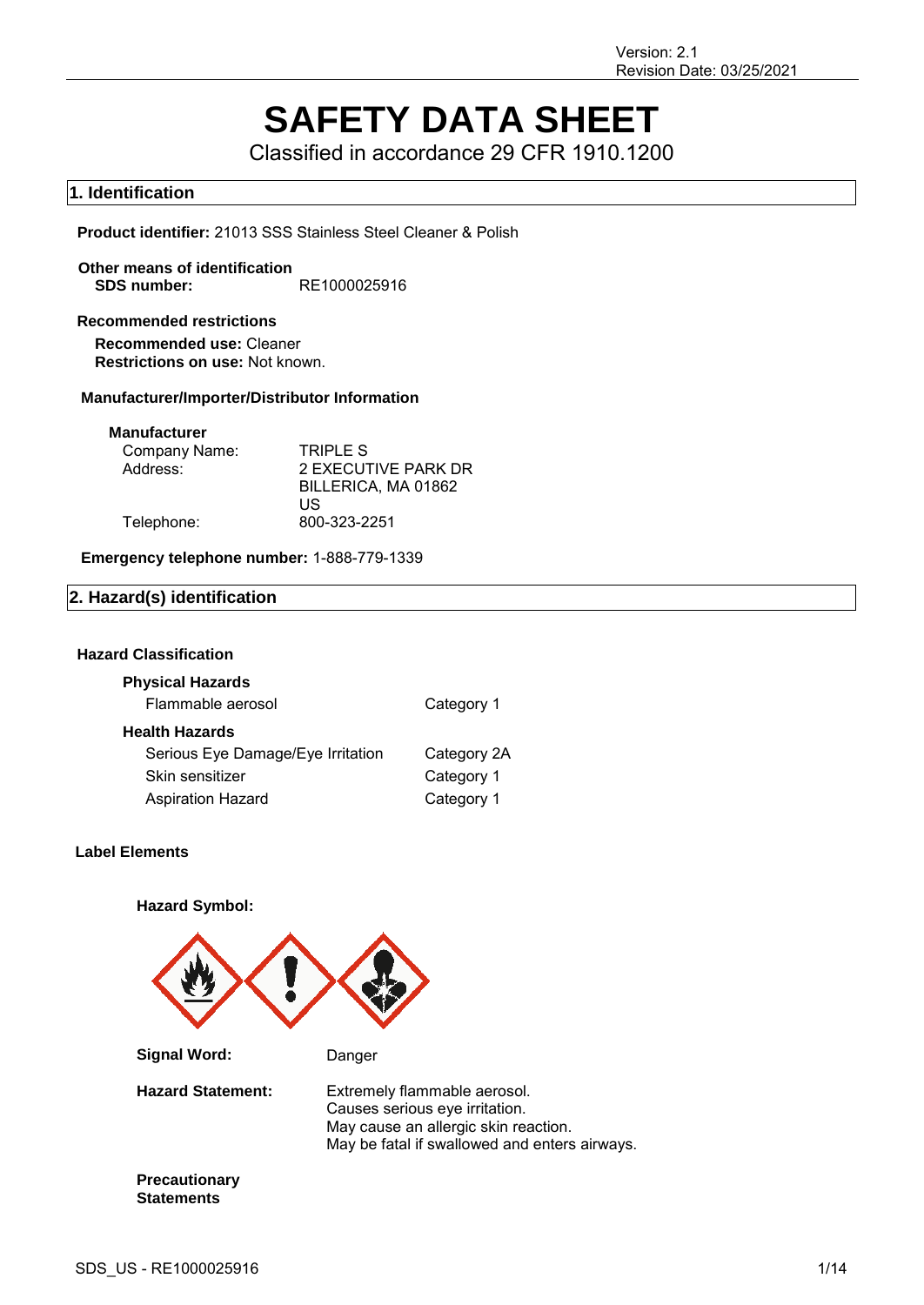| <b>Prevention:</b>                            | Keep away from heat, hot surfaces, sparks, open flames and other ignition<br>sources. No smoking. Do not spray on an open flame or other ignition<br>source. Pressurized container: Do not pierce or burn, even after use. Wash<br>thoroughly after handling. Wear protective gloves/protective clothing/eye<br>protection/face protection. Avoid breathing dust/fume/gas/mist/vapors/spray.<br>Contaminated work clothing should not be allowed out of the workplace.             |
|-----------------------------------------------|------------------------------------------------------------------------------------------------------------------------------------------------------------------------------------------------------------------------------------------------------------------------------------------------------------------------------------------------------------------------------------------------------------------------------------------------------------------------------------|
| <b>Response:</b>                              | IF IN EYES: Rinse cautiously with water for several minutes. Remove<br>contact lenses, if present and easy to do. Continue rinsing. If eye irritation<br>persists: Get medical advice/attention. IF ON SKIN: Wash with plenty of<br>water If skin irritation or rash occurs: Get medical advice/attention. IF<br>SWALLOWED: Immediately call a POISON CENTER/doctor Do NOT<br>induce vomiting. Specific treatment (see on this label). Wash contaminated<br>clothing before reuse. |
| Storage:                                      | Protect from sunlight. Do not expose to temperatures exceeding<br>50°C/122°F. Store locked up.                                                                                                                                                                                                                                                                                                                                                                                     |
| Disposal:                                     | Dispose of contents/container to an appropriate treatment and disposal<br>facility in accordance with applicable laws and regulations, and product<br>characteristics at time of disposal.                                                                                                                                                                                                                                                                                         |
| Hazard(s) not otherwise<br>classified (HNOC): | None.                                                                                                                                                                                                                                                                                                                                                                                                                                                                              |

# **3. Composition/information on ingredients**

## **Mixtures**

| <b>Chemical Identity</b>                       | <b>CAS number</b> | Content in percent (%)* |
|------------------------------------------------|-------------------|-------------------------|
| Distillates (petroleum), hydrotreated<br>light | 64742-47-8        | $20 - 50\%$             |
| White mineral oil (petroleum)                  | 8042-47-5         | $20 - 50\%$             |
| 2-Propanone                                    | 67-64-1           | $10 - 520%$             |
| Propane                                        | 74-98-6           | $10 - 20%$              |
| 2,6-Octadienal, 3,7-dimethyl-                  | 5392-40-5         | $0.1 - 51\%$            |

\* All concentrations are percent by weight unless ingredient is a gas. Gas concentrations are in percent by volume.

**Composition Comments:** Other components are not hazardous or are below required disclosure limits.

The exact concentration has been withheld as a trade secret.

# **4. First-aid measures**

## **Description of necessary first-aid measures**

| Inhalation:          | Move to fresh air.                                                                                                                                                                                                                                                                 |
|----------------------|------------------------------------------------------------------------------------------------------------------------------------------------------------------------------------------------------------------------------------------------------------------------------------|
| <b>Skin Contact:</b> | Get medical attention if symptoms occur. Destroy or thoroughly clean<br>contaminated shoes. Immediately remove contaminated clothing and<br>shoes and wash skin with soap and plenty of water. If skin irritation or<br>an allergic skin reaction develops, get medical attention. |
| Eye contact:         | Immediately flush with plenty of water for at least 15 minutes. If easy<br>to do, remove contact lenses. Get medical attention.                                                                                                                                                    |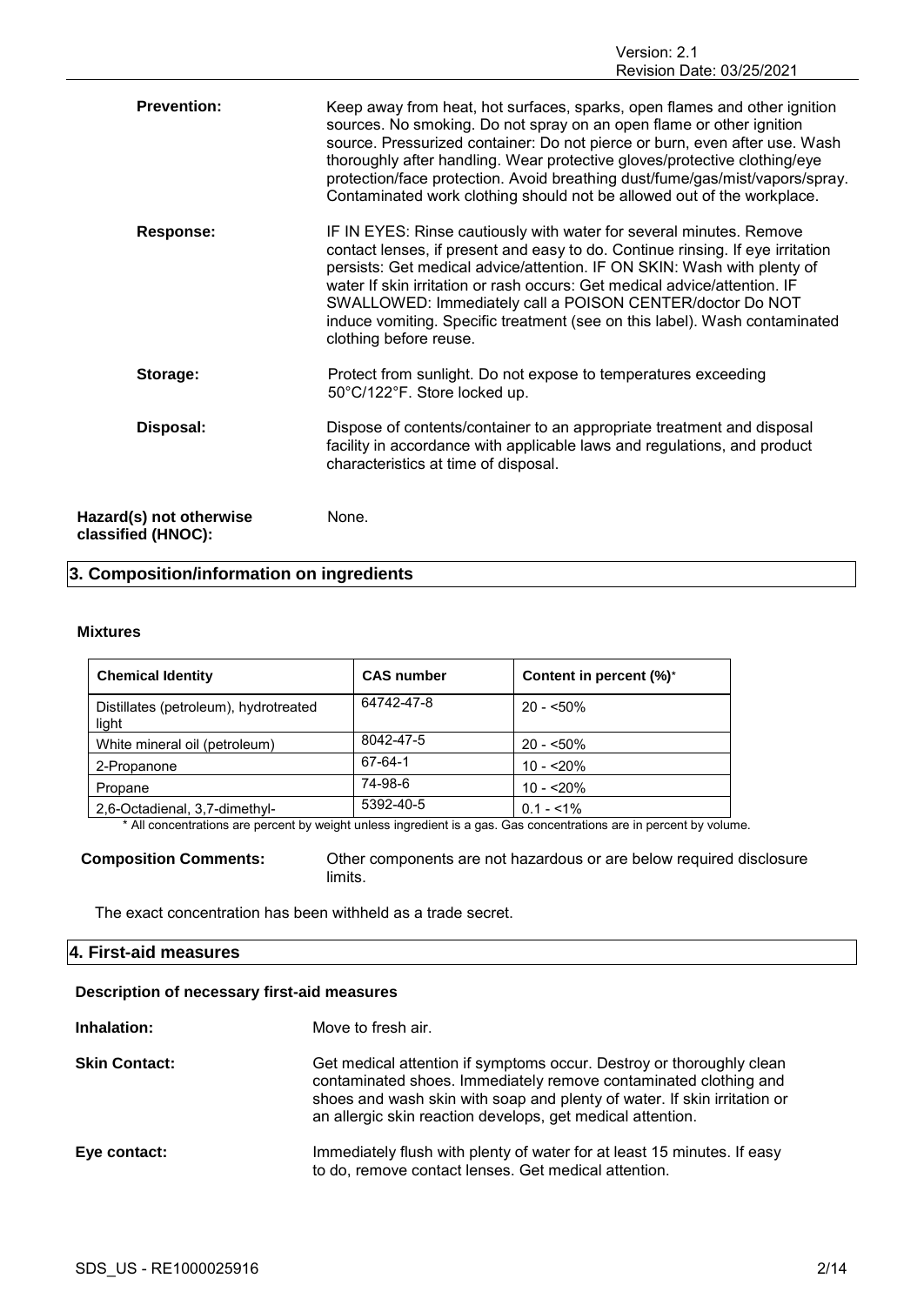|                                                               | <b>NEVISIUII DAIE. UJ/ZJ/ZUZ I</b>                                                                                                                                                                          |  |  |
|---------------------------------------------------------------|-------------------------------------------------------------------------------------------------------------------------------------------------------------------------------------------------------------|--|--|
| Ingestion:                                                    | Call a physician or poison control center immediately. Rinse mouth.<br>Never give liquid to an unconscious person. If vomiting occurs, keep<br>head low so that stomach content doesn't get into the lungs. |  |  |
| <b>Personal Protection for First-</b><br>aid Responders:      | Firefighters must use standard protective equipment including flame<br>retardant coat, helmet with face shield, gloves, rubber boots, and in<br>enclosed spaces, SCBA.                                      |  |  |
| Most important symptoms/effects, acute and delayed            |                                                                                                                                                                                                             |  |  |
| <b>Symptoms:</b>                                              | No data available.                                                                                                                                                                                          |  |  |
| <b>Hazards:</b>                                               | No data available.                                                                                                                                                                                          |  |  |
|                                                               | Indication of immediate medical attention and special treatment needed                                                                                                                                      |  |  |
| Treatment:                                                    | Symptoms may be delayed.                                                                                                                                                                                    |  |  |
|                                                               |                                                                                                                                                                                                             |  |  |
| 5. Fire-fighting measures                                     |                                                                                                                                                                                                             |  |  |
| <b>General Fire Hazards:</b>                                  | Use water spray to keep fire-exposed containers cool. Fight fire from a<br>protected location. Move containers from fire area if you can do so without<br>risk.                                             |  |  |
| Suitable (and unsuitable) extinguishing media                 |                                                                                                                                                                                                             |  |  |
| <b>Suitable extinguishing</b><br>media:                       | Use fire-extinguishing media appropriate for surrounding materials.                                                                                                                                         |  |  |
| <b>Unsuitable extinguishing</b><br>media:                     | Do not use water jet as an extinguisher, as this will spread the fire.                                                                                                                                      |  |  |
| Specific hazards arising from<br>the chemical:                | Vapors may travel considerable distance to a source of ignition and flash<br>back.                                                                                                                          |  |  |
| Special protective equipment and precautions for firefighters |                                                                                                                                                                                                             |  |  |
| <b>Special fire fighting</b><br>procedures:                   | No data available.                                                                                                                                                                                          |  |  |
| Special protective equipment<br>for fire-fighters:            | Firefighters must use standard protective equipment including flame<br>retardant coat, helmet with face shield, gloves, rubber boots, and in<br>enclosed spaces, SCBA.                                      |  |  |

# **6. Accidental release measures**

| <b>Personal precautions,</b><br>protective equipment and<br>emergency procedures: | Ventilate closed spaces before entering them. ELIMINATE all ignition<br>sources (no smoking, flares, sparks or flames in immediate area). Keep<br>upwind. See Section 8 of the SDS for Personal Protective Equipment. Do<br>not touch damaged containers or spilled material unless wearing<br>appropriate protective clothing. Keep unauthorized personnel away. |
|-----------------------------------------------------------------------------------|-------------------------------------------------------------------------------------------------------------------------------------------------------------------------------------------------------------------------------------------------------------------------------------------------------------------------------------------------------------------|
| Accidental release measures:                                                      | Prevent entry into waterways, sewer, basements or confined areas. Stop<br>the flow of material, if this is without risk. ELIMINATE all ignition sources<br>(no smoking, flares, sparks or flames in immediate area). Stop leak if you<br>can do so without risk.                                                                                                  |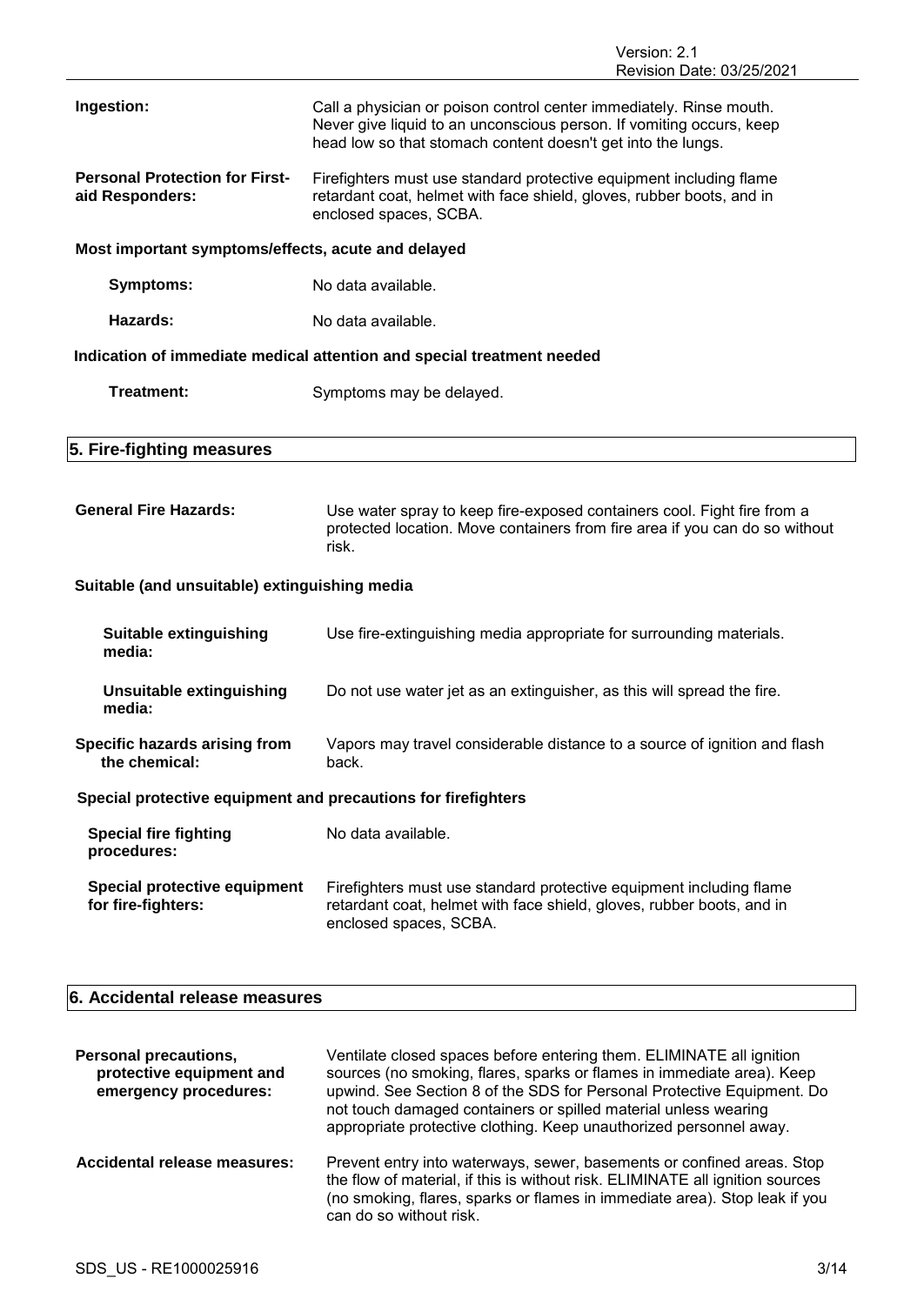| <b>Methods and material for</b><br>containment and cleaning<br>up: | Absorb spill with vermiculite or other inert material, then place in a container<br>for chemical waste. |
|--------------------------------------------------------------------|---------------------------------------------------------------------------------------------------------|
| <b>Environmental Precautions:</b>                                  | Do not contaminate water sources or sewer. Prevent further leakage or<br>spillage if safe to do so.     |

# **7. Handling and storage**

## **Handling**

| <b>Technical measures (e.g. Local</b><br>and general ventilation): | No data available.                                                                                                                                                                                                                                                                                                                           |
|--------------------------------------------------------------------|----------------------------------------------------------------------------------------------------------------------------------------------------------------------------------------------------------------------------------------------------------------------------------------------------------------------------------------------|
| Safe handling advice:                                              | Avoid contact with eyes. Wash hands thoroughly after handling. Keep away<br>from heat, hot surfaces, sparks, open flames and other ignition sources. No<br>smoking. Do not spray on an open flame or other ignition source.<br>Pressurized container: Do not pierce or burn, even after use. Avoid contact<br>with eyes, skin, and clothing. |
| <b>Contact avoidance measures:</b>                                 | No data available.                                                                                                                                                                                                                                                                                                                           |
| Storage                                                            |                                                                                                                                                                                                                                                                                                                                              |
| Safe storage conditions:                                           | Store locked up. Pressurized container: protect from sunlight and do not<br>expose to temperatures exceeding 50°C. Do not pierce or burn, even after<br>use Aerosol Level 3                                                                                                                                                                  |
| Safe packaging materials:                                          | No data available.                                                                                                                                                                                                                                                                                                                           |
| <b>Storage Temperature:</b>                                        | No data available.                                                                                                                                                                                                                                                                                                                           |

# **8. Exposure controls/personal protection**

## **Control Parameters**

# **Occupational Exposure Limits**

| <b>Chemical Identity</b>                                                                          | Type        | <b>Exposure Limit Values</b> |                    | <b>Source</b>                                                                       |
|---------------------------------------------------------------------------------------------------|-------------|------------------------------|--------------------|-------------------------------------------------------------------------------------|
| Distillates (petroleum),<br>hydrotreated light                                                    | <b>REL</b>  | 100 mg/m3                    |                    | US, NIOSH: Pocket Guide to Chemical<br>Hazards, as amended                          |
| Distillates (petroleum),<br>hydrotreated light - Non-<br>aerosol. - as total<br>hydrocarbon vapor | <b>TWA</b>  | 200 mg/m3                    |                    | US. ACGIH Threshold Limit Values, as<br>amended                                     |
|                                                                                                   | <b>TWA</b>  |                              | 200 mg/m3          | US. ACGIH Threshold Limit Values, as<br>amended                                     |
| White mineral oil (petroleum)<br>- Mist.                                                          | <b>REL</b>  |                              | $5 \text{ mg/m}$ 3 | US, NIOSH: Pocket Guide to Chemical<br>Hazards, as amended                          |
|                                                                                                   | <b>STEL</b> |                              | $10$ mg/m $3$      | US, NIOSH: Pocket Guide to Chemical<br>Hazards, as amended                          |
|                                                                                                   | PEL         |                              | $5 \text{ mg/m}$ 3 | US. OSHA Table Z-1 Limits for Air<br>Contaminants (29 CFR 1910.1000), as<br>amended |
|                                                                                                   | <b>TWA</b>  |                              | $5 \text{ mg/m}$ 3 | US. OSHA Table Z-1-A (29 CFR 1910.1000),<br>as amended                              |
| White mineral oil (petroleum)<br>- Inhalable fraction                                             | <b>TWA</b>  |                              | $5 \text{ mg/m}$   | US. ACGIH Threshold Limit Values, as<br>amended                                     |
| 2-Propanone                                                                                       | <b>STEL</b> | $1,000$ ppm                  | 2,400<br>mg/m3     | US. OSHA Table Z-1-A (29 CFR 1910.1000),<br>as amended                              |
|                                                                                                   | PEL         | $1,000$ ppm                  | 2,400              | US. OSHA Table Z-1 Limits for Air                                                   |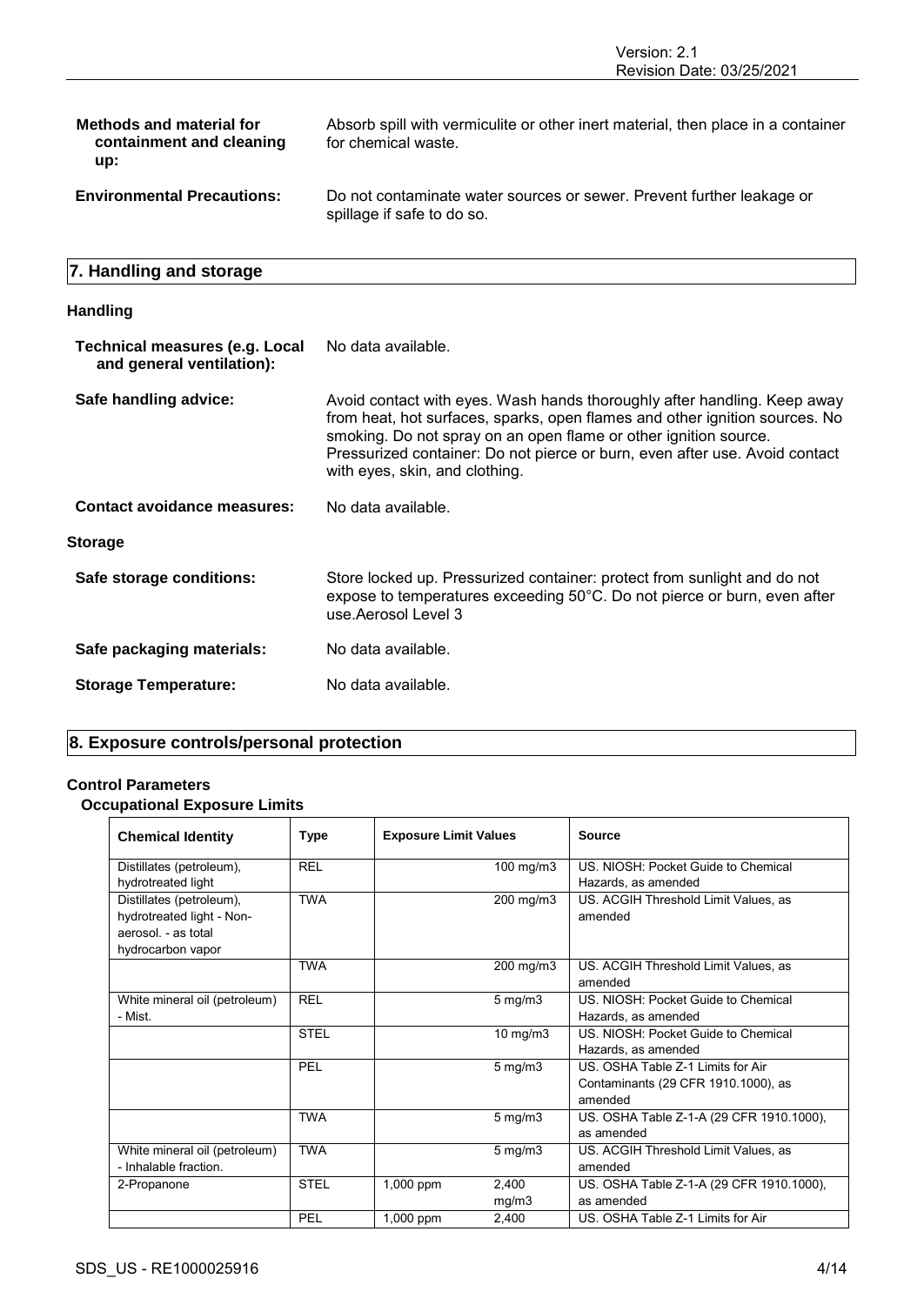|                               |             |           | mg/m3     | Contaminants (29 CFR 1910.1000), as      |
|-------------------------------|-------------|-----------|-----------|------------------------------------------|
|                               |             |           |           | amended                                  |
|                               | <b>TWA</b>  | 250 ppm   |           | US. ACGIH Threshold Limit Values, as     |
|                               |             |           |           | amended                                  |
|                               | <b>TWA</b>  | 750 ppm   | 1.800     | US. OSHA Table Z-1-A (29 CFR 1910.1000), |
|                               |             |           | mg/m3     | as amended                               |
|                               | <b>STEL</b> | 500 ppm   |           | US. ACGIH Threshold Limit Values, as     |
|                               |             |           |           | amended                                  |
|                               | <b>REL</b>  | $250$ ppm | 590 mg/m3 | US. NIOSH: Pocket Guide to Chemical      |
|                               |             |           |           | Hazards, as amended                      |
| Propane                       | <b>REL</b>  | 1,000 ppm | 1.800     | US. NIOSH: Pocket Guide to Chemical      |
|                               |             |           | mg/m3     | Hazards, as amended                      |
|                               | PEL         | 1,000 ppm | 1.800     | US. OSHA Table Z-1 Limits for Air        |
|                               |             |           | mg/m3     | Contaminants (29 CFR 1910.1000), as      |
|                               |             |           |           | amended                                  |
|                               | <b>TWA</b>  | 1,000 ppm | 1.800     | US. OSHA Table Z-1-A (29 CFR 1910.1000), |
|                               |             |           | mg/m3     | as amended                               |
| 2,6-Octadienal, 3,7-dimethyl- | <b>TWA</b>  | 5 ppm     |           | US. ACGIH Threshold Limit Values, as     |
| - Inhalable fraction and      |             |           |           | amended                                  |
| vapor.                        |             |           |           |                                          |
| Naphtha (petroleum), heavy    | PEL         | $100$ ppm | 400 mg/m3 | US. OSHA Table Z-1 Limits for Air        |
| alkylate                      |             |           |           | Contaminants (29 CFR 1910.1000), as      |
|                               |             |           |           | amended                                  |
|                               | <b>TWA</b>  | $100$ ppm | 400 mg/m3 | US. OSHA Table Z-1-A (29 CFR 1910.1000), |
|                               |             |           |           | as amended                               |
|                               | <b>REL</b>  | 100 ppm   | 400 mg/m3 | US. NIOSH: Pocket Guide to Chemical      |
|                               |             |           |           | Hazards, as amended                      |
| Bicyclo[3.1.1]hept-2-ene,     | <b>TWA</b>  | 20 ppm    |           | US. ACGIH Threshold Limit Values, as     |
| 2,6,6-trimethyl-              |             |           |           | amended                                  |
|                               |             |           |           |                                          |

## **Biological Limit Values**

| <b>Chemical Identity</b>      | <b>Exposure Limit Values</b> | <b>Source</b> |
|-------------------------------|------------------------------|---------------|
| 2-Propanone (acetone:         | 25 mg/l (Urine)              | ACGIH BEL     |
| Sampling time: End of shift.) |                              |               |

## **Exposure guidelines**

| Distillates (petroleum), | US. ACGIH Threshold Limit Values, as            | Can be absorbed through              |
|--------------------------|-------------------------------------------------|--------------------------------------|
| hydrotreated light       | amended                                         | the skin.                            |
|                          | US. ACGIH Threshold Limit Values, as<br>amended | Can be absorbed through<br>the skin. |
| 2,6-Octadienal, 3,7-     | US. ACGIH Threshold Limit Values, as            | Can be absorbed through              |
| dimethyl-                | amended                                         | the skin.                            |

# **Appropriate Engineering**

No data available.

**Controls**

# **Individual protection measures, such as personal protective equipment**

| <b>Eye/face protection:</b>                | Wear safety glasses with side shields (or goggles).                                                                                                                                                                                  |  |
|--------------------------------------------|--------------------------------------------------------------------------------------------------------------------------------------------------------------------------------------------------------------------------------------|--|
| Skin Protection<br><b>Hand Protection:</b> | No data available.                                                                                                                                                                                                                   |  |
| <b>Skin and Body Protection:</b>           | Wear suitable protective clothing. Wear chemical-resistant gloves,<br>footwear, and protective clothing appropriate for the risk of exposure.<br>Contact health and safety professional or manufacturer for specific<br>information. |  |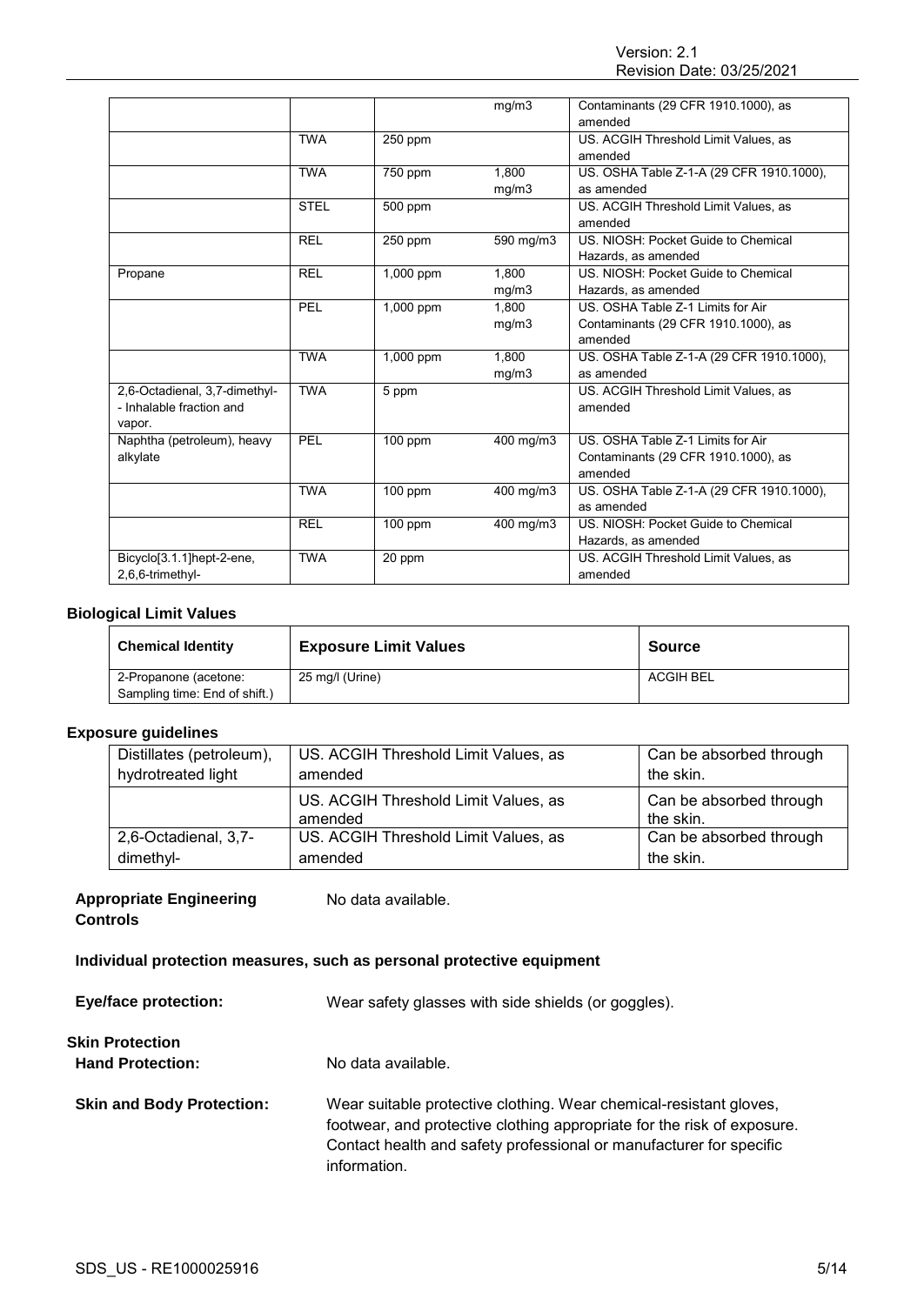Revision Date: 03/25/2021 **Respiratory Protection:** In case of inadequate ventilation use suitable respirator. Seek advice from local supervisor. **Hygiene measures:** Observe good industrial hygiene practices. Avoid contact with eyes. When using do not smoke. Contaminated work clothing should not be allowed out of the workplace. Avoid contact with skin.

Version: 2.1

# **9. Physical and chemical properties**

| Appearance                               |                                |
|------------------------------------------|--------------------------------|
| <b>Physical state:</b>                   | liquid                         |
| Form:                                    | Spray Aerosol                  |
| Color:                                   | No data available.             |
| Odor:                                    | No data available.             |
| <b>Odor Threshold:</b>                   | No data available.             |
| pH:                                      | No data available.             |
| <b>Freezing point:</b>                   | No data available.             |
| <b>Boiling Point:</b>                    | No data available.             |
| <b>Flash Point:</b>                      | -104.4 $^{\circ}$ C (Open Cup) |
| <b>Evaporation Rate:</b>                 | No data available.             |
| Flammability (solid, gas):               | No data available.             |
| Explosive limit - upper (%):             | Estimated $9.5\%$ (V)          |
| Explosive limit - lower (%):             | Estimated 2.2 $%$ (V)          |
| Vapor pressure:                          | No data available.             |
| Vapor density (air=1):                   | No data available.             |
| Density:                                 | No data available.             |
| <b>Relative density:</b>                 | No data available.             |
| <b>Solubility in Water:</b>              | No data available.             |
| Solubility (other):                      | No data available.             |
| Partition coefficient (n-octanol/water): | No data available.             |
| <b>Self Ignition Temperature:</b>        | No data available.             |
| <b>Decomposition Temperature:</b>        | No data available.             |
| Kinematic viscosity:                     | No data available.             |
| <b>Dynamic viscosity:</b>                | No data available.             |
| <b>Explosive properties:</b>             | No data available.             |
| <b>Oxidizing properties:</b>             | No data available.             |
|                                          |                                |

# **10. Stability and reactivity**

| <b>Reactivity:</b>                                 | No data available.                          |
|----------------------------------------------------|---------------------------------------------|
| <b>Chemical Stability:</b>                         | Material is stable under normal conditions. |
| Possibility of hazardous<br>reactions:             | No data available.                          |
| Conditions to avoid:                               | Avoid heat or contamination.                |
| Incompatible Materials:                            | No data available.                          |
| <b>Hazardous Decomposition</b><br><b>Products:</b> | No data available.                          |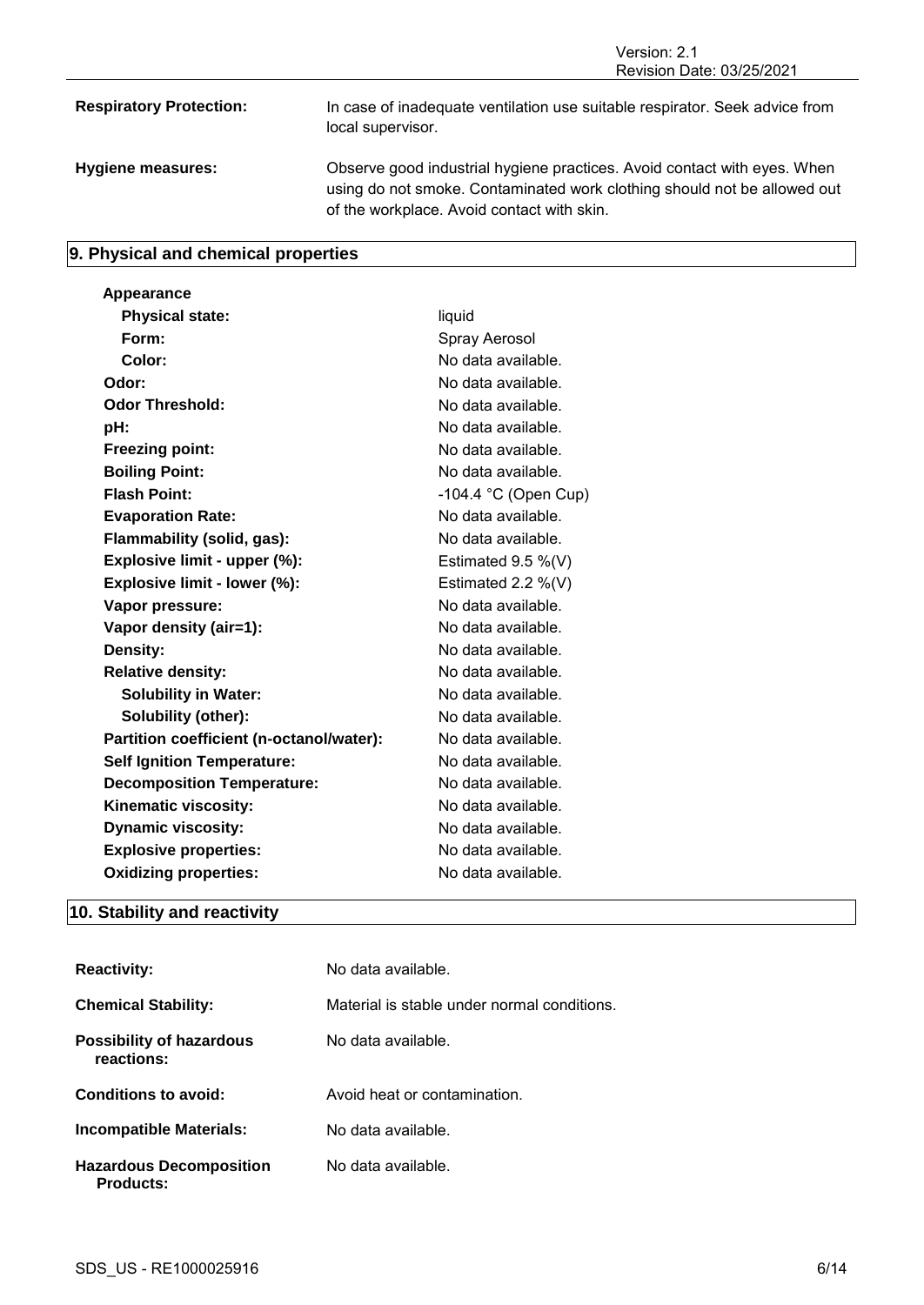# **11. Toxicological information**

| Information on likely routes of exposure                                                                                                                   |                                                                                                                                                                                                                                                                                                                                                                                                                                                                                                                                                                                                                                                                                                |
|------------------------------------------------------------------------------------------------------------------------------------------------------------|------------------------------------------------------------------------------------------------------------------------------------------------------------------------------------------------------------------------------------------------------------------------------------------------------------------------------------------------------------------------------------------------------------------------------------------------------------------------------------------------------------------------------------------------------------------------------------------------------------------------------------------------------------------------------------------------|
| Inhalation:                                                                                                                                                | No data available.                                                                                                                                                                                                                                                                                                                                                                                                                                                                                                                                                                                                                                                                             |
| <b>Skin Contact:</b>                                                                                                                                       | No data available.                                                                                                                                                                                                                                                                                                                                                                                                                                                                                                                                                                                                                                                                             |
| Eye contact:                                                                                                                                               | No data available.                                                                                                                                                                                                                                                                                                                                                                                                                                                                                                                                                                                                                                                                             |
| Ingestion:                                                                                                                                                 | No data available.                                                                                                                                                                                                                                                                                                                                                                                                                                                                                                                                                                                                                                                                             |
|                                                                                                                                                            | Symptoms related to the physical, chemical and toxicological characteristics                                                                                                                                                                                                                                                                                                                                                                                                                                                                                                                                                                                                                   |
| Inhalation:                                                                                                                                                | No data available.                                                                                                                                                                                                                                                                                                                                                                                                                                                                                                                                                                                                                                                                             |
| <b>Skin Contact:</b>                                                                                                                                       | No data available.                                                                                                                                                                                                                                                                                                                                                                                                                                                                                                                                                                                                                                                                             |
| Eye contact:                                                                                                                                               | No data available.                                                                                                                                                                                                                                                                                                                                                                                                                                                                                                                                                                                                                                                                             |
| Ingestion:                                                                                                                                                 | No data available.                                                                                                                                                                                                                                                                                                                                                                                                                                                                                                                                                                                                                                                                             |
| Information on toxicological effects                                                                                                                       |                                                                                                                                                                                                                                                                                                                                                                                                                                                                                                                                                                                                                                                                                                |
| Acute toxicity (list all possible routes of exposure)                                                                                                      |                                                                                                                                                                                                                                                                                                                                                                                                                                                                                                                                                                                                                                                                                                |
| Oral<br><b>Product:</b>                                                                                                                                    | Not classified for acute toxicity based on available data.                                                                                                                                                                                                                                                                                                                                                                                                                                                                                                                                                                                                                                     |
| <b>Dermal</b><br><b>Product:</b>                                                                                                                           | Not classified for acute toxicity based on available data.                                                                                                                                                                                                                                                                                                                                                                                                                                                                                                                                                                                                                                     |
| <b>Inhalation</b><br><b>Product:</b>                                                                                                                       | Not classified for acute toxicity based on available data.                                                                                                                                                                                                                                                                                                                                                                                                                                                                                                                                                                                                                                     |
| <b>Repeated dose toxicity</b><br><b>Product:</b>                                                                                                           | No data available.                                                                                                                                                                                                                                                                                                                                                                                                                                                                                                                                                                                                                                                                             |
| <b>Components:</b><br>Distillates (petroleum),<br>hydrotreated light<br>White mineral oil<br>(petroleum)<br>2-Propanone<br>Propane<br>2,6-Octadienal, 3,7- | NOAEL (Rat(Female, Male), Inhalation): >= 24 mg/m3 Inhalation<br>Experimental result, Key study<br>NOAEL (Rat(Female), Oral, 70 - 147 d): 750 mg/kg Oral Experimental result,<br>Key study<br>NOAEL (Rat(Female, Male), Oral, 90 d): >= 20,000 ppm(m) Oral<br>Experimental result, Key study<br>NOAEL (Rat(Male), Oral, 13 Weeks): 10,000 ppm(m) Oral Experimental<br>result, Key study<br>NOAEL (Rat(Female, Male), Inhalation, >= 28 d): 4,000 ppm(m) Inhalation<br>Experimental result, Key study<br>LOAEL (Rat(Female, Male), Inhalation, >= 28 d): 12,000 ppm(m) Inhalation<br>Experimental result, Key study<br>LOAEL (Rat(Female), Oral, 14 Weeks): 335 mg/kg Oral Experimental result, |
| dimethyl-<br><b>Skin Corrosion/Irritation</b><br><b>Product:</b><br><b>Components:</b>                                                                     | Key study<br>No data available.                                                                                                                                                                                                                                                                                                                                                                                                                                                                                                                                                                                                                                                                |
|                                                                                                                                                            |                                                                                                                                                                                                                                                                                                                                                                                                                                                                                                                                                                                                                                                                                                |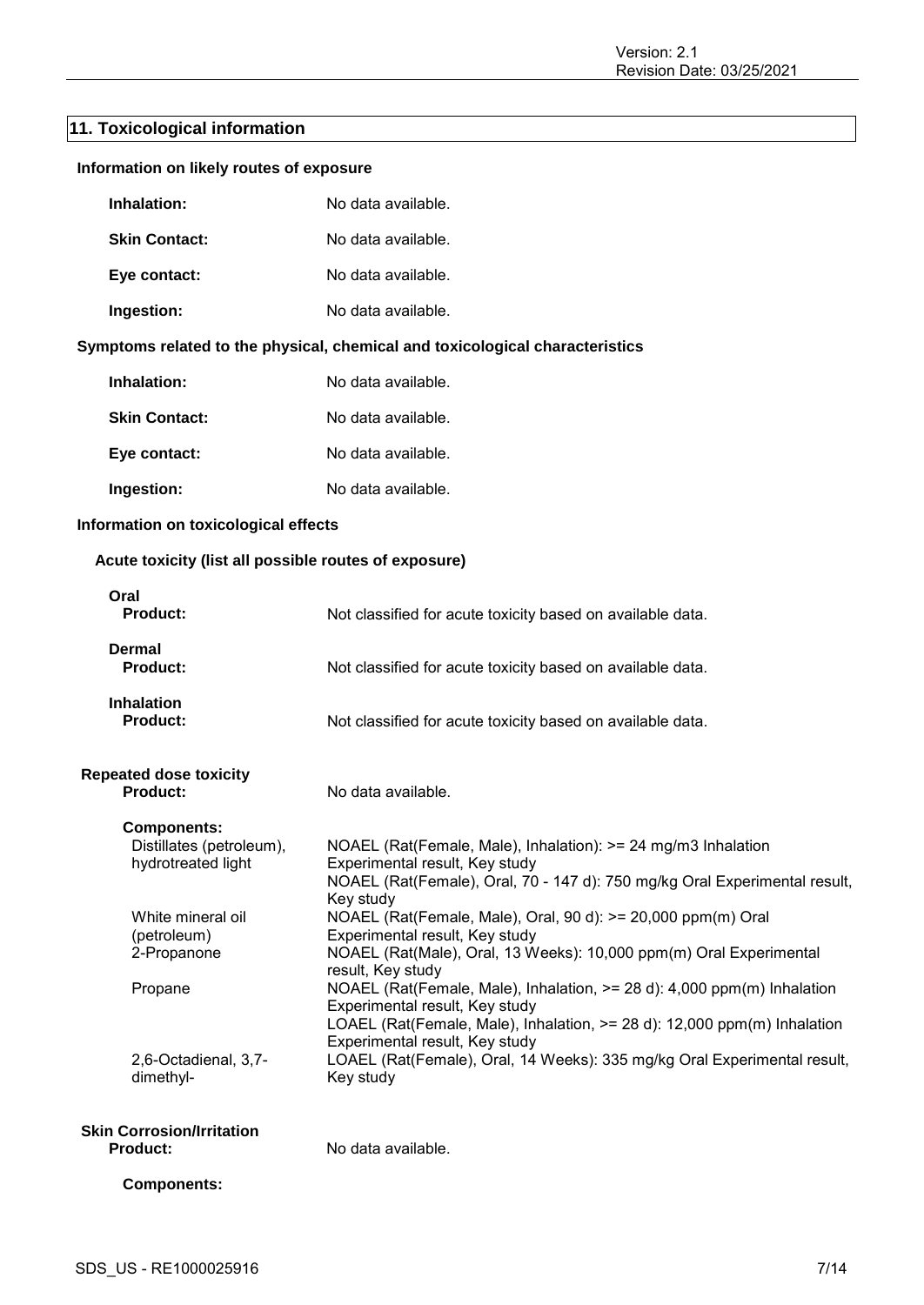| hydrotreated light<br>White mineral oil          | Distillates (petroleum),                                    | in vivo (Rabbit): Not irritant                                                  |
|--------------------------------------------------|-------------------------------------------------------------|---------------------------------------------------------------------------------|
|                                                  | (petroleum)                                                 | in vivo (Rabbit): Not irritant                                                  |
| 2-Propanone<br>2,6-Octadienal, 3,7-<br>dimethyl- |                                                             | in vivo (Rabbit): Not irritant<br>Assessment Irritating.                        |
|                                                  | <b>Serious Eye Damage/Eye Irritation</b><br><b>Product:</b> | No data available.                                                              |
|                                                  | <b>Components:</b>                                          |                                                                                 |
|                                                  | Distillates (petroleum),<br>hydrotreated light              | Rabbit, 24 - 72 hrs: Not irritating                                             |
|                                                  | White mineral oil<br>(petroleum)                            | Rabbit, 24 - 72 hrs: Not irritating                                             |
|                                                  | 2-Propanone                                                 | Irritating.<br>Rabbit, 24 hrs: Minimum grade of severe eye irritant             |
|                                                  | <b>Respiratory or Skin Sensitization</b><br><b>Product:</b> | No data available.                                                              |
|                                                  | <b>Components:</b><br>Distillates (petroleum),              | Skin sensitization:, in vivo (Guinea pig): Non sensitising                      |
|                                                  | hydrotreated light<br>White mineral oil                     | Skin sensitization:, in vivo (Guinea pig): Non sensitising                      |
|                                                  | (petroleum)                                                 |                                                                                 |
|                                                  | 2-Propanone                                                 | Skin sensitization:, in vivo (Guinea pig): Non sensitising                      |
|                                                  | Carcinogenicity<br><b>Product:</b>                          | No data available.                                                              |
|                                                  | No carcinogenic components identified                       | IARC Monographs on the Evaluation of Carcinogenic Risks to Humans:              |
|                                                  | No carcinogenic components identified                       | US. National Toxicology Program (NTP) Report on Carcinogens:                    |
|                                                  | No carcinogenic components identified                       | US. OSHA Specifically Regulated Substances (29 CFR 1910.1001-1050), as amended: |
|                                                  | <b>Germ Cell Mutagenicity</b>                               |                                                                                 |
| In vitro                                         | Product:                                                    | No data available.                                                              |
| In vivo                                          | <b>Product:</b>                                             | No data available.                                                              |
|                                                  | <b>Reproductive toxicity</b><br>Product:                    | No data available.                                                              |
|                                                  | <b>Specific Target Organ Toxicity - Single Exposure</b>     |                                                                                 |
|                                                  | Product:<br><b>Components:</b>                              | No data available.                                                              |
|                                                  | 2-Propanone                                                 | Inhalation - vapor: Narcotic effect. - Category 3 with narcotic effects.        |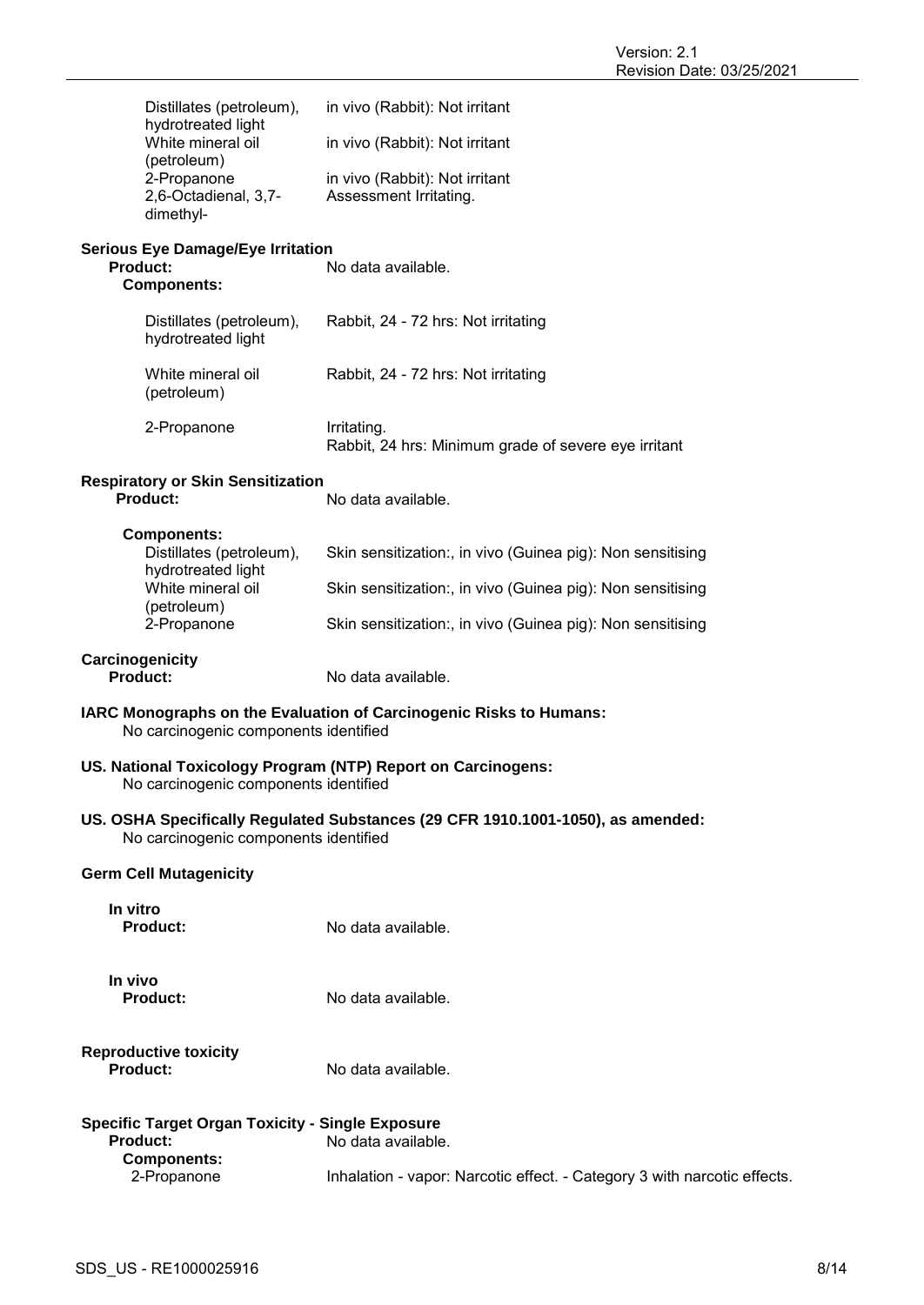## **Specific Target Organ Toxicity - Repeated Exposure Product:** No data available.

| <b>Aspiration Hazard</b><br><b>Product:</b>    | No data available.                            |
|------------------------------------------------|-----------------------------------------------|
| <b>Components:</b>                             |                                               |
| Distillates (petroleum),<br>hydrotreated light | May be fatal if swallowed and enters airways. |
| White mineral oil<br>(petroleum)               | May be fatal if swallowed and enters airways. |
| Other effects:                                 | No data available.                            |

# **12. Ecological information**

## **Ecotoxicity:**

# **Acute hazards to the aquatic environment:**

| <b>Fish</b><br><b>Product:</b>                         | No data available.                                                               |
|--------------------------------------------------------|----------------------------------------------------------------------------------|
| <b>Components:</b><br>White mineral oil<br>(petroleum) | NOAEL (Oncorhynchus mykiss, 96 h): >= 100 mg/l Experimental result, Key<br>study |
| 2-Propanone                                            | LC 50 (Oncorhynchus mykiss, 96 h): 5,540 mg/l Experimental result, Key<br>study  |
| Propane                                                | LC 50 (Various, 96 h): 147.54 mg/l QSAR QSAR, Key study                          |
| 2,6-Octadienal, 3,7-<br>dimethyl-                      | LC 50 (Leuciscus idus, 96 h): 6.78 mg/l Experimental result, Key study           |
| <b>Aquatic Invertebrates</b><br><b>Product:</b>        | No data available.                                                               |
| <b>Components:</b><br>White mineral oil<br>(petroleum) | NOAEL (Daphnia magna, 48 h): > = 100 mg/l Experimental result, Key study         |
| 2-Propanone                                            | LC 50 (Daphnia pulex, 48 h): 8,800 mg/l Experimental result, Key study           |
| 2,6-Octadienal, 3,7-<br>dimethyl-                      | EC 50 (Daphnia magna, 48 h): 6.8 mg/l Experimental result, Key study             |
| Chronic hazards to the aquatic environment:            |                                                                                  |

| Fish                                                                 |                                                                           |
|----------------------------------------------------------------------|---------------------------------------------------------------------------|
| Product:                                                             | No data available.                                                        |
| <b>Components:</b><br>Distillates (petroleum),<br>hydrotreated light | NOAEL (Oncorhynchus mykiss): 0.098 mg/l QSAR QSAR, Key study              |
| White mineral oil<br>(petroleum)                                     | NOAEL (Oncorhynchus mykiss): >= 1,000 mg/l QSAR QSAR, Supporting<br>study |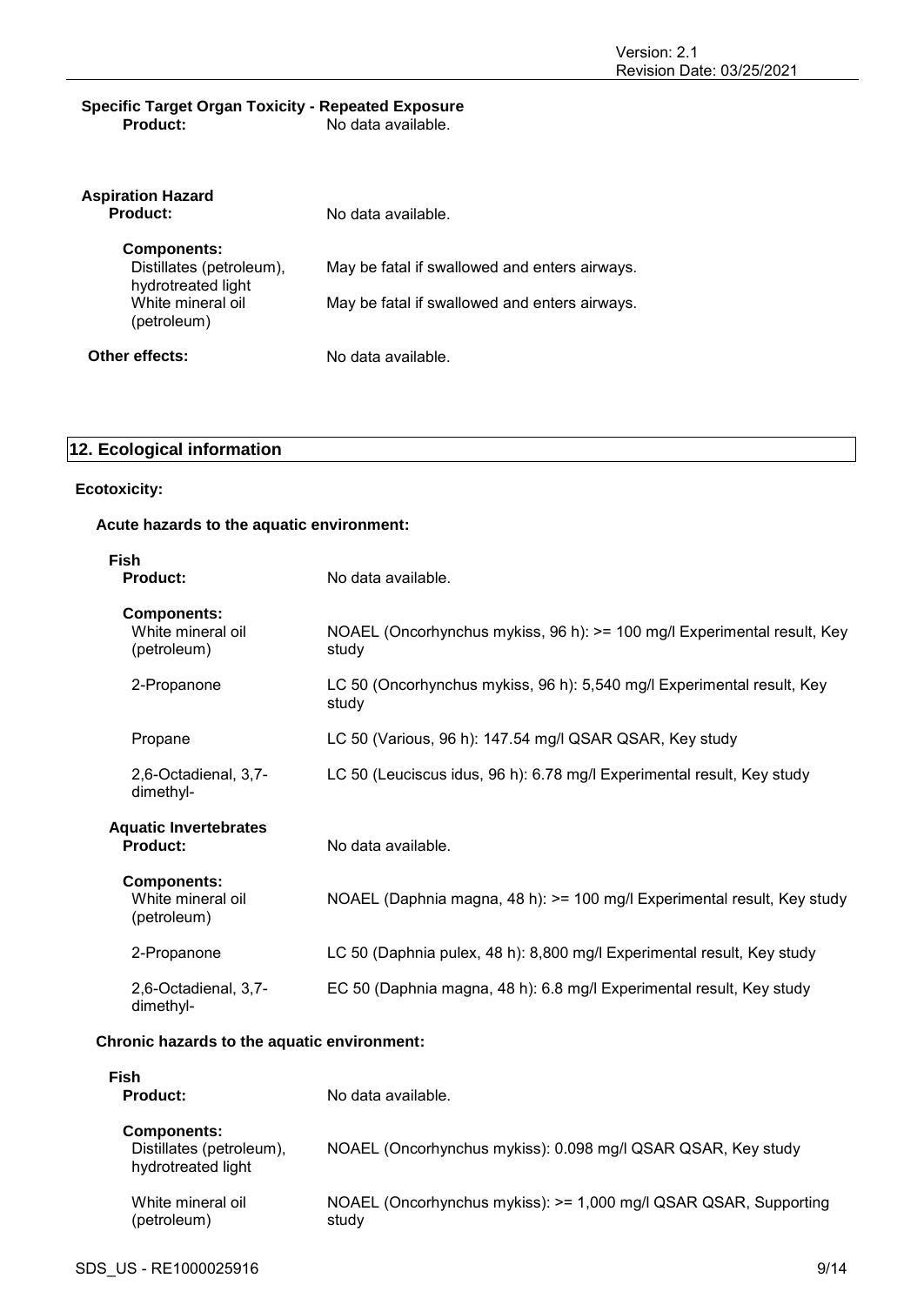| <b>Aquatic Invertebrates</b><br><b>Product:</b>                                             | No data available.                                                                                                                   |
|---------------------------------------------------------------------------------------------|--------------------------------------------------------------------------------------------------------------------------------------|
| <b>Components:</b><br>White mineral oil<br>(petroleum)                                      | NOAEL (Daphnia magna): >= 1,000 mg/l QSAR QSAR, Supporting study                                                                     |
| 2-Propanone                                                                                 | LOAEL (Daphnia magna): 2,212 mg/l Experimental result, Key study<br>NOAEL (Daphnia magna): 2,212 mg/l Experimental result, Key study |
| <b>Toxicity to Aquatic Plants</b><br>Product:                                               | No data available.                                                                                                                   |
| <b>Persistence and Degradability</b>                                                        |                                                                                                                                      |
| <b>Biodegradation</b><br>Product:                                                           | No data available.                                                                                                                   |
| <b>Components:</b><br>Distillates (petroleum),<br>hydrotreated light                        | 61 % Detected in water. Experimental result, Supporting study                                                                        |
| White mineral oil<br>(petroleum)                                                            | 31 % (28 d) Detected in water. Read-across from supporting substance<br>(structural analogue or surrogate), Supporting study         |
| 2-Propanone                                                                                 | 90.9 % (28 d) Detected in water. Experimental result, Key study                                                                      |
| Propane                                                                                     | 100 % (385.5 h) Detected in water. Experimental result, Key study<br>50 % (3.19 d) Detected in water. QSAR, Weight of Evidence study |
| 2,6-Octadienal, 3,7-<br>dimethyl-                                                           | 85 - 95 % (28 d) Detected in water. Experimental result, Key study                                                                   |
| <b>BOD/COD Ratio</b><br><b>Product:</b>                                                     | No data available.                                                                                                                   |
| <b>Bioaccumulative potential</b><br><b>Bioconcentration Factor (BCF)</b><br><b>Product:</b> | No data available.                                                                                                                   |
| <b>Components:</b><br>2-Propanone                                                           | Haddock, adult, Bioconcentration Factor (BCF): 0.69 Aquatic sediment<br>Experimental result, Not specified                           |
| 2,6-Octadienal, 3,7-<br>dimethyl-                                                           | Bioconcentration Factor (BCF): 89.72 Aquatic sediment Estimated by<br>calculation, Key study                                         |
| Partition Coefficient n-octanol / water (log Kow)<br><b>Product:</b>                        | No data available.                                                                                                                   |
| <b>Mobility in soil:</b>                                                                    | No data available.                                                                                                                   |
| <b>Components:</b>                                                                          |                                                                                                                                      |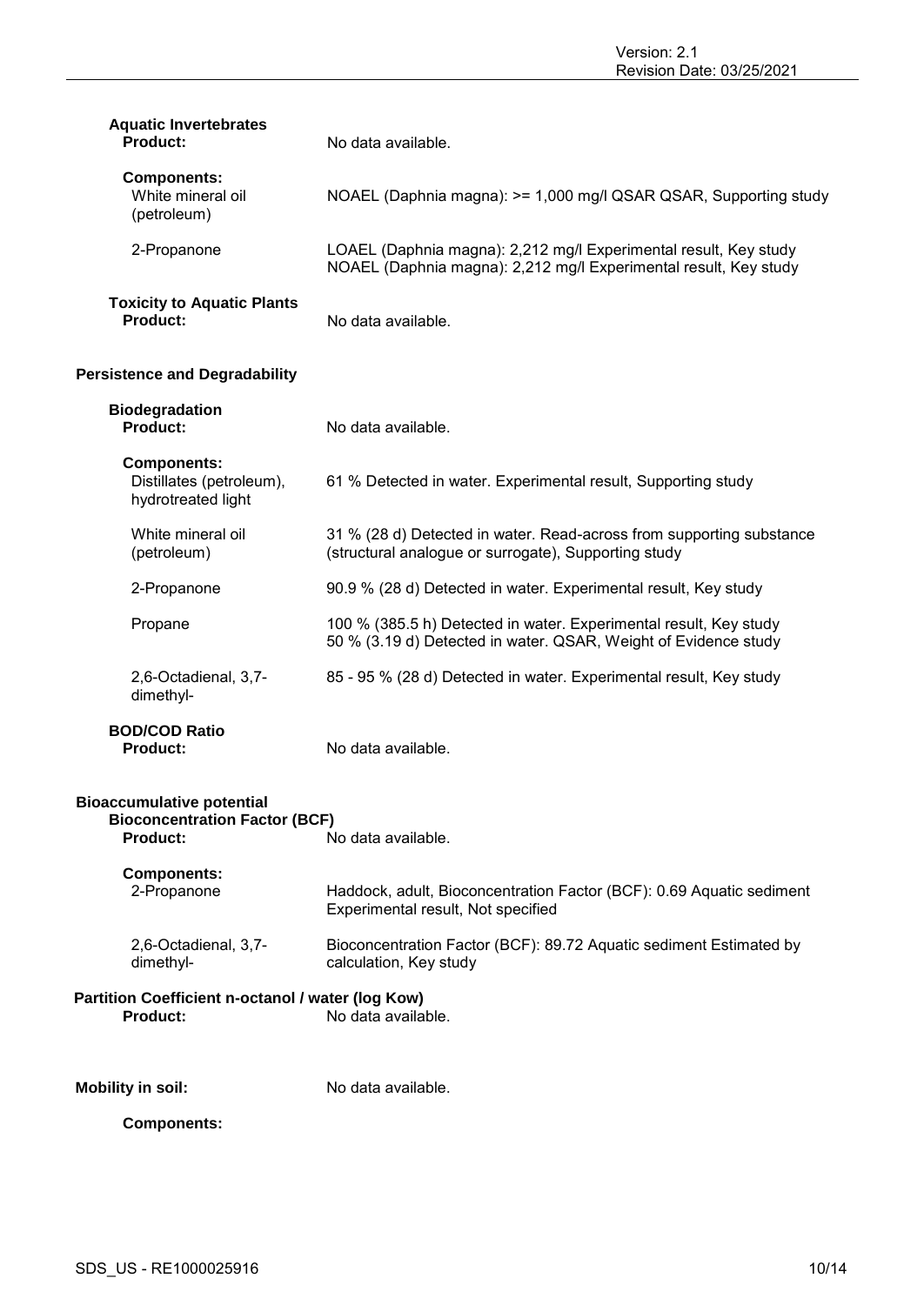Version: 2.1 Revision Date: 03/25/2021

| <b>Disposal instructions:</b>                                       | Discharge, treatment, or disposal may be subject to national, state, or local |
|---------------------------------------------------------------------|-------------------------------------------------------------------------------|
| 13. Disposal considerations                                         |                                                                               |
| Other adverse effects:                                              | No data available.                                                            |
| 2.6-Octadienal, 3.7-<br>dimethyl-                                   | No data available.                                                            |
| Propane                                                             | No data available.                                                            |
| (petroleum)<br>2-Propanone                                          | No data available.                                                            |
| Distillates (petroleum),<br>hydrotreated light<br>White mineral oil | No data available.<br>No data available.                                      |
|                                                                     |                                                                               |

|                                | laws.              |
|--------------------------------|--------------------|
| <b>Contaminated Packaging:</b> | No data available. |

# **14. Transport information**

| DOT         |                                                               |                                       |  |  |  |
|-------------|---------------------------------------------------------------|---------------------------------------|--|--|--|
|             | <b>UN Number:</b>                                             | <b>UN 1950</b><br>Aerosols, flammable |  |  |  |
|             | <b>UN Proper Shipping Name:</b><br>Transport Hazard Class(es) |                                       |  |  |  |
|             | Class:                                                        | 2.1                                   |  |  |  |
|             | $Label(s)$ :<br>EmS No.:                                      |                                       |  |  |  |
|             | Packing Group:                                                |                                       |  |  |  |
|             | Special precautions for user:                                 | Not regulated.                        |  |  |  |
| <b>IATA</b> |                                                               |                                       |  |  |  |
|             | <b>UN Number:</b>                                             | UN 1950                               |  |  |  |
|             | <b>UN Proper Shipping Name:</b>                               | Aerosols, flammable                   |  |  |  |
|             | Transport Hazard Class(es):<br>Class:                         | 2.1                                   |  |  |  |
|             | Label(s):                                                     |                                       |  |  |  |
|             | Packing Group:                                                |                                       |  |  |  |
|             | Special precautions for user:<br>Other information            | Not regulated.                        |  |  |  |
|             | Passenger and cargo aircraft:                                 | Allowed, 203                          |  |  |  |
|             | Cargo aircraft only:                                          | Allowed, 203                          |  |  |  |
| <b>IMDG</b> |                                                               |                                       |  |  |  |
|             | <b>UN Number:</b>                                             | <b>UN 1950</b>                        |  |  |  |
|             | <b>UN Proper Shipping Name:</b>                               | Aerosols, flammable                   |  |  |  |
|             | Transport Hazard Class(es)<br>Class:                          | 2.1                                   |  |  |  |
|             | Label(s):                                                     |                                       |  |  |  |
|             | EmS No.:                                                      |                                       |  |  |  |
|             | Packing Group:                                                |                                       |  |  |  |
|             | Special precautions for user:                                 | Not regulated.                        |  |  |  |
|             |                                                               |                                       |  |  |  |

# **15. Regulatory information**

# **US Federal Regulations**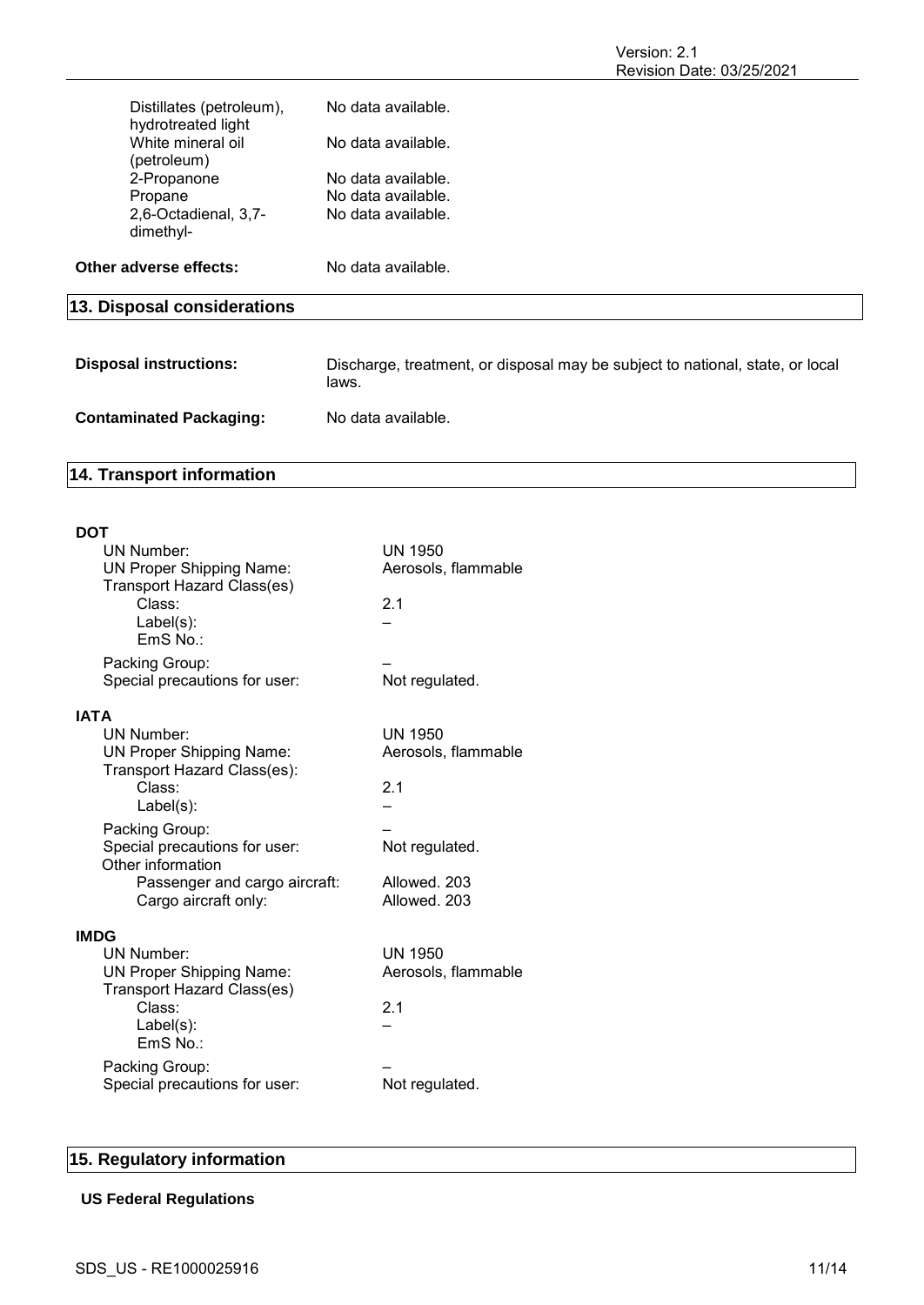**Restrictions on use:** Not known.

## **TSCA Section 12(b) Export Notification (40 CFR 707, Subpt. D)**

**US. Toxic Substances Control Act (TSCA) Section 5(a)(2) Final Significant New Use Rules (SNURs) (40 CFR 721, Subpt E)**

**US. OSHA Specifically Regulated Substances (29 CFR 1910.1001-1050), as amended** None present or none present in regulated quantities.

## **CERCLA Hazardous Substance List (40 CFR 302.4):**

**Chemical Identity** Distillates (petroleum), hydrotreated light 2-Propanone ACETONE UNLISTED HAZARDOUS WASTES CHARACTERISTIC OF IGNITABILITY Terpenes and Terpenoids, sweet orange-oil RCRA HAZARDOUS WASTE NO. D001

## **Superfund Amendments and Reauthorization Act of 1986 (SARA)**

## **Hazard categories**

Flammable aerosol, Serious Eye Damage/Eye Irritation, Skin sensitizer, Aspiration Hazard

**US. EPCRA (SARA Title III) Section 304 Extremely Hazardous Substances Reporting Quantities and the Comprehensive Environmental Response, Compensation, and Liability Act (CERCLA) Hazardous Substances**

**US. EPA Emergency Planning and Community Right-To-Know Act (EPCRA) SARA Title III Section 313 Toxic Chemicals (40 CFR 372.65) - Supplier Notification Required** None present or none present in regulated quantities.

**Clean Air Act (CAA) Section 112(r) Accidental Release Prevention (40 CFR 68.130):**

**Clean Water Act Section 311 Hazardous Substances (40 CFR 117.3)**

## **US State Regulations**

## **US. California Proposition 65**

No ingredient requiring a warning under CA Prop 65.

## **US. New Jersey Worker and Community Right-to-Know Act**

## **Chemical Identity**

Distillates (petroleum), hydrotreated light White mineral oil (petroleum) 2-Propanone Propane

## **US. Massachusetts RTK - Substance List**

No ingredient regulated by MA Right-to-Know Law present.

## **US. Pennsylvania RTK - Hazardous Substances**

#### **Chemical Identity**

Distillates (petroleum), hydrotreated light White mineral oil (petroleum) 2-Propanone Propane

## **US. Rhode Island RTK**

No ingredient regulated by RI Right-to-Know Law present.

## **International regulations**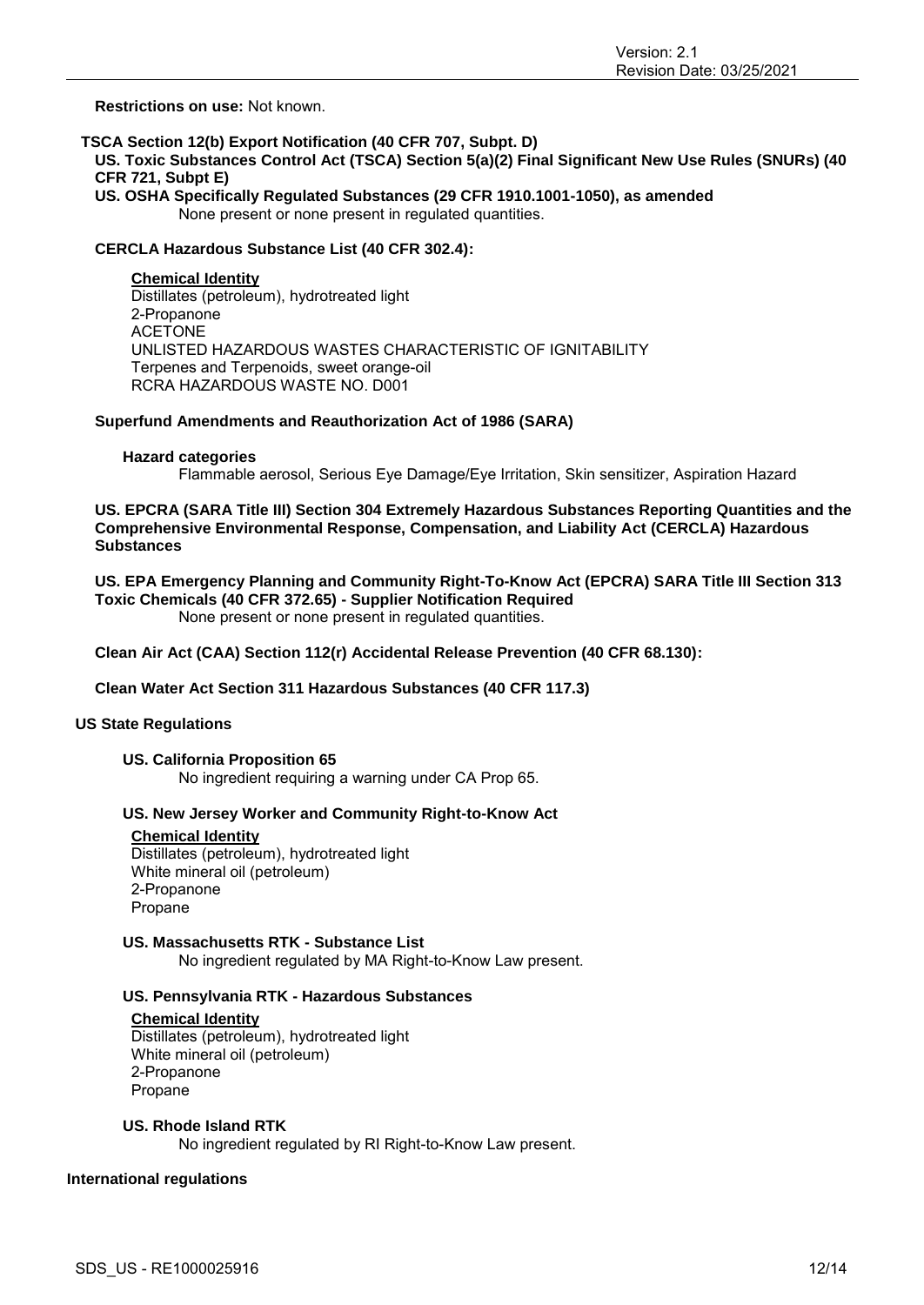## **Montreal protocol**

Distillates (petroleum), hydrotreated light 2-Propanone Terpenes and Terpenoids, sweet orange-oil

## **Stockholm convention**

Distillates (petroleum), hydrotreated light 2-Propanone Terpenes and Terpenoids, sweet orange-oil

## **Rotterdam convention**

Distillates (petroleum), hydrotreated light 2-Propanone Terpenes and Terpenoids, sweet orange-oil

## **Kyoto protocol**

## **Inventory Status:**

China Inv. Existing Chemical Substances Not in compliance with the inventory.

Taiwan Chemical Substance Inventory **Not in compliance with the inventory**.

Australia AICS On or in compliance with the inventory Canada DSL Inventory List **Canada DSL Inventory** List **On or in compliance with the inventory** EINECS, ELINCS or NLP Not in compliance with the inventory. Japan (ENCS) List  $\qquad \qquad$  Not in compliance with the inventory. Korea Existing Chemicals Inv. (KECI) Not in compliance with the inventory. Canada NDSL Inventory **Not in compliance with the inventory.** Not in compliance with the inventory. Philippines PICCS **On** or in compliance with the inventory US TSCA Inventory **ON OUT A** On or in compliance with the inventory New Zealand Inventory of Chemicals Not in compliance with the inventory. Japan ISHL Listing The Motion of the inventory. Not in compliance with the inventory. Japan Pharmacopoeia Listing Not in compliance with the inventory. Mexico INSQ **Not in compliance with the inventory.** Not in compliance with the inventory. Ontario Inventory **Not in compliance with the inventory.** Not in compliance with the inventory.